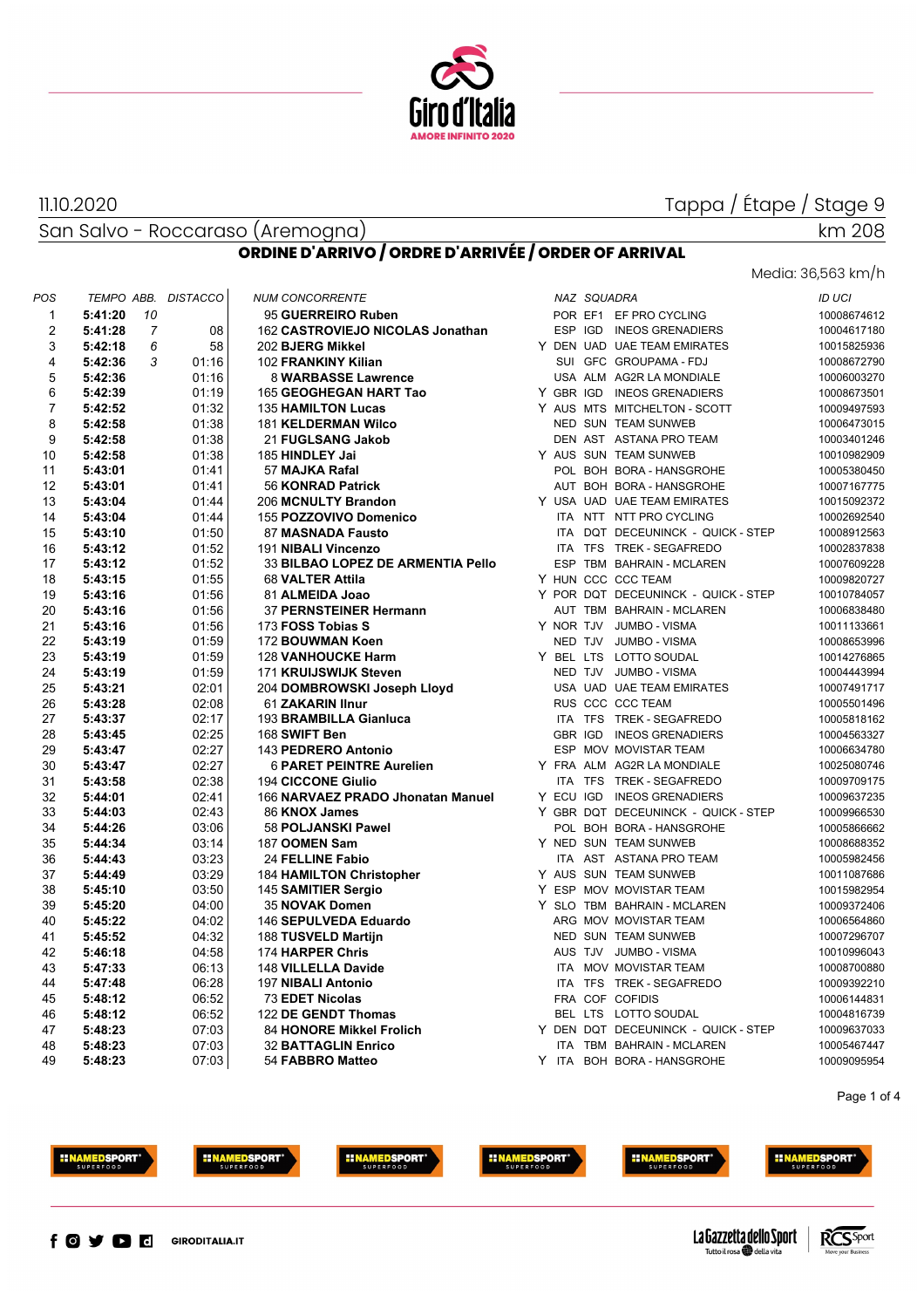

Media: 36,563 km/h

San Salvo - Roccaraso (Aremogna)

11.10.2020

# km 208

|  |  | ORDINE D'ARRIVO / ORDRE D'ARRIVÉE / ORDER OF ARRIVAL |
|--|--|------------------------------------------------------|
|--|--|------------------------------------------------------|

| POS | TEMPO ABB. | <b>DISTACCO</b> | <b>NUM CONCORRENTE</b>          |            | NAZ SQUADRA |                                         | <b>ID UCI</b> |
|-----|------------|-----------------|---------------------------------|------------|-------------|-----------------------------------------|---------------|
| 50  | 5:48:23    | 07:03           | <b>47 TONELLI Alessandro</b>    |            |             | ITA BCF BARDIANI CSF FAIZANE'           | 10007527786   |
| 51  | 5:48:23    | 07:03           | 2 BIDARD Francois               |            |             | FRA ALM AG2R LA MONDIALE                | 10009363817   |
| 52  | 5:48:23    | 07:03           | 196 MOSCA Jacopo                |            |             | ITA TFS TREK - SEGAFREDO                | 10007733914   |
| 53  | 5:48:36    | 07:16           | 134 HAIG Jack                   |            |             | AUS MTS MITCHELTON - SCOTT              | 10007834247   |
| 54  | 5:48:41    | 07:21           | 182 DENZ Nico                   |            |             | GER SUN TEAM SUNWEB                     | 10008669659   |
| 55  | 5:48:42    | 07:22           | 88 SERRY Pieter                 |            |             | BEL DQT DECEUNINCK - QUICK - STEP       | 10007158580   |
| 56  | 5:49:55    | 08:35           | 121 ARMEE Sander                |            |             | BEL LTS LOTTO SOUDAL                    | 10005708533   |
| 57  | 5:50:10    | 08:50           | <b>151 MEINTJES Louis</b>       |            |             | RSA NTT NTT PRO CYCLING                 | 10007524251   |
| 58  | 5:50:41    | 09:21           | <b>36 PADUN Mark</b>            |            |             | Y UKR TBM BAHRAIN - MCLAREN             | 10010096569   |
| 59  | 5:51:11    | 09:51           | 25 GREGAARD WILSLY Jonas        |            |             | Y DEN AST ASTANA PRO TEAM               | 10009765860   |
| 60  | 5:51:11    | 09:51           | 116 NAVARRO GARCIA Daniel       |            |             | ESP ISN ISRAEL START - UP NATION        | 10002514506   |
| 61  | 5:51:11    | 09:51           | 27 RODRIGUEZ GARAICOECHEA Oscar |            |             | Y ESP AST ASTANA PRO TEAM               | 10011227631   |
| 62  | 5:51:21    | 10:01           | 201 ULISSI Diego                |            |             | ITA UAD UAE TEAM EMIRATES               | 10005467952   |
| 63  | 5:52:13    | 10:53           | 183 HAGA Chad                   |            |             | USA SUN TEAM SUNWEB                     | 10007881333   |
| 64  | 5:52:13    | 10:53           | <b>186 MATTHEWS Michael</b>     |            |             | AUS SUN TEAM SUNWEB                     | 10006291947   |
| 65  | 5:52:15    | 10:55           | 63 DE LA PARTE Victor           |            |             | ESP CCC CCC TEAM                        | 10007452816   |
| 66  | 5:52:29    | 11:09           | 94 CRADDOCK G Lawson            |            |             | USA EF1 EF PRO CYCLING                  | 10006885566   |
| 67  | 5:52:35    | 11:15           | 138 MEYER Cameron               |            |             | AUS MTS MITCHELTON - SCOTT              | 10004595558   |
| 68  | 5:53:50    | 12:30           | 22 BOARO Manuele                |            |             | ITA AST ASTANA PRO TEAM                 | 10003272520   |
| 69  | 5:53:56    | 12:36           | 163 DENNIS Rohan                |            |             | AUS IGD INEOS GRENADIERS                | 10005889193   |
| 70  | 5:53:56    | 12:36           | 154 O'CONNOR Ben                |            |             | Y AUS NTT NTT PRO CYCLING               | 10009780513   |
| 71  | 5:54:58    | 13:38           | 195 CONCI Nicola                |            |             | Y ITA TFS TREK-SEGAFREDO                | 10014404985   |
| 72  | 5:56:25    | 15:05           | 176 PFINGSTEN Christoph         |            | GER TJV     | JUMBO - VISMA                           | 10003236043   |
| 73  | 5:57:12    | 15:52           | 177 TOLHOEK Antwan              |            | NED TJV     | JUMBO - VISMA                           | 10009812542   |
| 74  | 5:57:29    | 16:09           | 124 HAGEN Carl Fredrik          |            |             | NOR LTS LOTTO SOUDAL                    | 10088502578   |
| 75  | 5:57:29    | 16:09           | 18 RUMAC Josip                  |            |             | CRO ANS ANDRONI GIOCATTOLI - SIDERMEC   | 10007822729   |
| 76  | 5:57:29    | 16:09           | 96 KANGERT Tanel                |            |             | EST EF1 EF PRO CYCLING                  | 10003205630   |
| 77  | 5:57:29    | 16:09           | 31 ARASHIRO Yukiya              |            |             | JPN TBM BAHRAIN - MCLAREN               | 10004556253   |
| 78  | 5:57:33    | 16:13           | 92 CAICEDO Jonathan             |            |             | ECU EF1 EF PRO CYCLING                  | 10009484358   |
| 79  | 5:57:33    | 16:13           | 192 BERNARD Julien              |            |             | FRA TFS TREK - SEGAFREDO                | 10010034935   |
| 80  | 5:57:33    | 16:13           | 38 TRATNIK Jan                  |            |             | SLO TBM BAHRAIN - MCLAREN               | 10006486452   |
| 81  | 5:57:33    | 16:13           | 66 MALECKI Kamil                |            |             | Y POL CCC CCC TEAM                      | 10008628637   |
| 82  | 5:57:33    | 16:13           | 144 RUBIO REYES Einer Augusto   |            |             | Y COL MOV MOVISTAR TEAM                 | 10057336175   |
| 83  | 5:57:40    | 16:20           | 13 CEPEDA Jefferson             |            |             | Y ECU ANS ANDRONI GIOCATTOLI - SIDERMEC | 10016009832   |
| 84  | 5:57:52    | 16:32           | <b>14 CHIRICO Luca</b>          |            |             | ITA ANS ANDRONI GIOCATTOLI - SIDERMEC   | 10007518086   |
| 85  | 5:57:53    | 16:33           | 218 ZARDINI Edoardo             |            |             | ITA THR VINI ZABU' - BRADO - KTM        | 10005658114   |
| 86  | 5:59:06    | 17:46           | <b>7 VENDRAME Andrea</b>        |            |             | ITA ALM AG2R LA MONDIALE                | 10009392412   |
| 87  | 5:59:11    | 17:51           | 211 VISCONTI Giovanni           | <b>ITA</b> |             | THR VINI ZABU' - BRADO - KTM            | 10003105600   |
| 88  | 6:00:06    | 18:46           | <b>5 HANNINEN Jaakko</b>        |            |             | Y FIN ALM AG2R LA MONDIALE              | 10009419791   |
| 89  | 6:00:06    | 18:46           | 93 CLARKE Simon                 |            |             | AUS EF1 EF PRO CYCLING                  | 10003032949   |
| 90  | 6:00:06    | 18:46           | 158 WYSS Danilo                 |            |             | SUI NTT NTT PRO CYCLING                 | 10002909980   |
| 91  | 6:00:06    | 18:46           | 41 CARBONI Giovanni             | Y ITA      |             | BCF BARDIANI CSF FAIZANE'               | 10009391503   |
| 92  | 6:00:06    | 18:46           | <b>16 RAVANELLI Simone</b>      |            |             | Y ITA ANS ANDRONI GIOCATTOLI - SIDERMEC | 10010086970   |
| 93  | 6:00:06    | 18:46           | 12 BISOLTI Alessandro           |            |             | ITA ANS ANDRONI GIOCATTOLI - SIDERMEC   | 10005390958   |
| 94  | 6:00:12    | 18:52           | 167 PUCCIO Salvatore            |            | ITA IGD     | <b>INEOS GRENADIERS</b>                 | 10005587887   |
| 95  | 6:00:12    | 18:52           | 71 VIVIANI Elia                 |            |             | ITA COF COFIDIS                         | 10005502914   |
| 96  | 6:00:12    | 18:52           | 51 SAGAN Peter                  |            |             | SVK BOH BORA - HANSGROHE                | 10005460373   |
| 97  | 6:00:12    | 18:52           | 52 BENEDETTI Cesare             |            |             | ITA BOH BORA - HANSGROHE                | 10004694073   |
| 98  | 6:00:12    | 18:52           | 164 GANNA Filippo               |            |             | Y ITA IGD INEOS GRENADIERS              | 10009164056   |

Page 2 of 4



















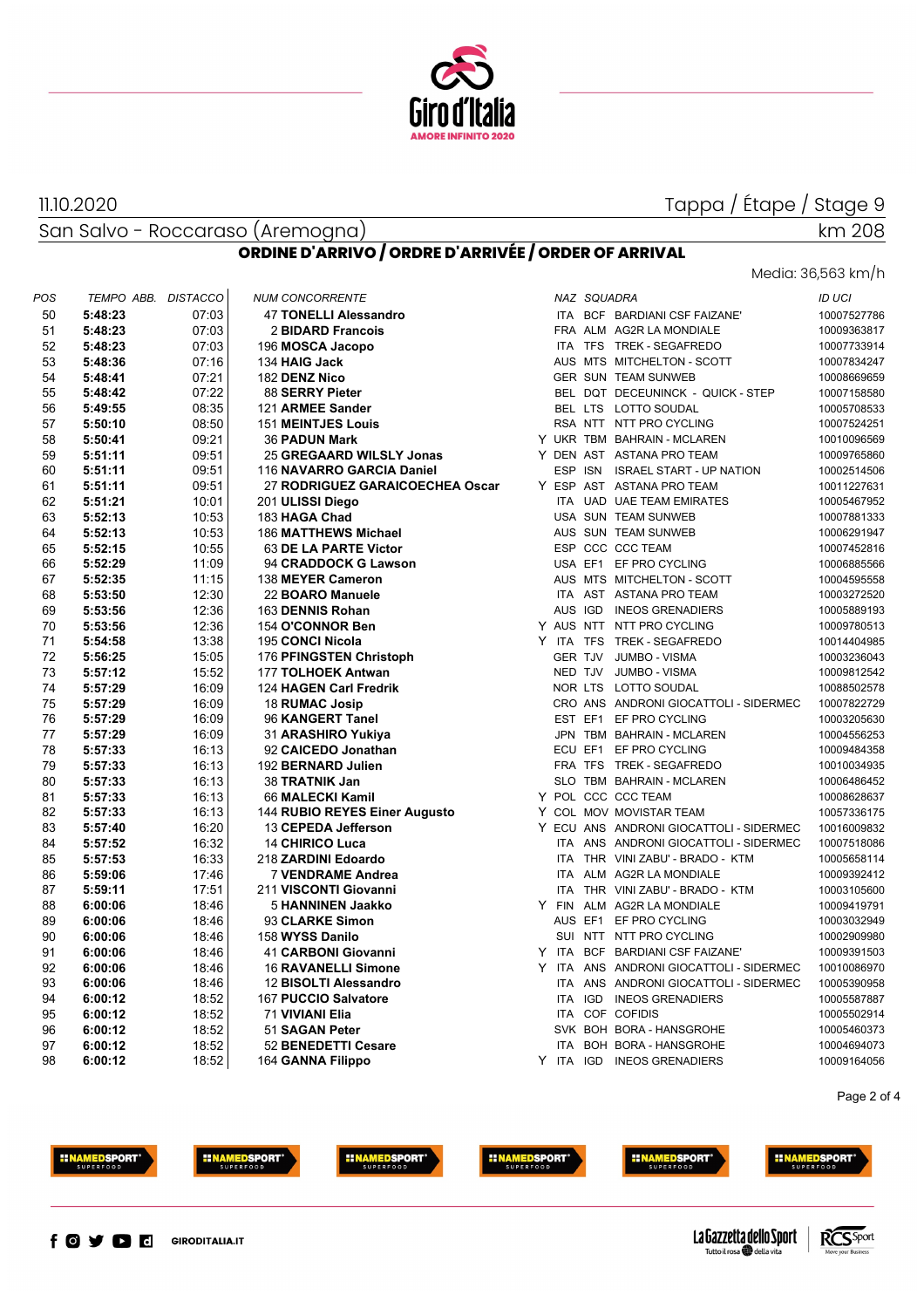

San Salvo - Roccaraso (Aremogna)

11.10.2020

# Media: 36,563 km/h

km 208

#### **ORDINE D'ARRIVO / ORDRE D'ARRIVÉE / ORDER OF ARRIVAL**

| POS | TEMPO ABB. DISTACCO |       | <b>NUM CONCORRENTE</b>              |  | NAZ SQUADRA    |                                         | <b>ID UCI</b> |
|-----|---------------------|-------|-------------------------------------|--|----------------|-----------------------------------------|---------------|
| 99  | 6:00:12             | 18:52 | <b>46 ROMANO Francesco</b>          |  |                | Y ITA BCF BARDIANI CSF FAIZANE'         | 10011133863   |
| 100 | 6:00:12             | 18:52 | 178 VAN EMDEN Jos                   |  |                | NED TJV JUMBO - VISMA                   | 10004519978   |
| 101 | 6:00:12             | 18:52 | 53 BODNAR Maciej                    |  |                | POL BOH BORA - HANSGROHE                | 10003349312   |
| 102 | 6:00:12             | 18:52 | 156 SOBRERO Matteo                  |  |                | Y ITA NTT NTT PRO CYCLING               | 10009976836   |
| 103 | 6:00:12             | 18:52 | 75 HANSEN Jesper                    |  |                | DEN COF COFIDIS                         | 10006828174   |
| 104 | 6:00:12             | 18:52 | <b>15 PELLAUD Simon</b>             |  |                | SUI ANS ANDRONI GIOCATTOLI - SIDERMEC   | 10007518894   |
| 105 | 6:00:12             | 18:52 | 64 GRADEK Kamil                     |  |                | POL CCC CCC TEAM                        | 10005750262   |
| 106 | 6:00:12             | 18:52 | 62 ČERNY Josef                      |  |                | CZE CCC CCC TEAM                        | 10007523241   |
| 107 | 6:00:12             | 18:52 | 17 RESTREPO VALENCIA Jhonatan       |  |                | COL ANS ANDRONI GIOCATTOLI - SIDERMEC   | 10009037552   |
| 108 | 6:00:12             | 18:52 | 125 HANSEN Adam James               |  |                | AUS LTS LOTTO SOUDAL                    | 10002920488   |
| 109 | 6:00:12             | 18:52 | 67 ROSSKOPF Joseph                  |  |                | USA CCC CCC TEAM                        | 10006002967   |
| 110 | 6:00:12             | 18:52 | 153 GEBREIGZABHIER Amanuel          |  |                | ERI NTT NTT PRO CYCLING                 | 10009583883   |
| 111 | 6:00:12             | 18:52 | 127 OLDANI Stefano                  |  |                | Y ITA LTS LOTTO SOUDAL                  | 10014972538   |
| 112 | 6:00:12             | 18:52 | 137 HOWSON Damien                   |  |                | AUS MTS MITCHELTON - SCOTT              | 10006720161   |
| 113 | 6:00:12             | 18:52 | <b>34 CAPECCHI Eros</b>             |  |                | ITA TBM BAHRAIN - MCLAREN               | 10003072557   |
| 114 | 6:00:22             | 19:02 | 214 ROTA Lorenzo                    |  |                | Y ITA THR VINI ZABU' - BRADO - KTM      | 10009393523   |
| 115 | 6:00:22             | 19:02 | 76 LE TURNIER Mathias               |  |                | Y FRA COF COFIDIS                       | 10009498001   |
| 116 | 6:00:22             | 19:02 | <b>3 BOUCHARD Geoffrey</b>          |  |                | FRA ALM AG2R LA MONDIALE                | 10011942704   |
| 117 | 6:00:22             | 19:02 | 216 VAN EMPEL Etienne               |  |                | NED THR VINI ZABU' - BRADO - KTM        | 10008653592   |
| 118 | 6:00:43             | 19:23 | 74 HAAS Nathan                      |  |                | AUS COF COFIDIS                         | 10005768248   |
| 119 | 6:02:23             | 21:03 | 82 BALLERINI Davide                 |  |                | ITA DQT DECEUNINCK - QUICK - STEP       | 10008661777   |
| 120 | 6:08:06             | 26:46 | <b>48 ZANA Filippo</b>              |  |                | Y ITA BCF BARDIANI CSF FAIZANE'         | 10015829370   |
| 121 | 6:08:19             | 26:59 | 215 SPREAFICO Matteo                |  |                | ITA THR VINI ZABU' - BRADO - KTM        | 10008198201   |
| 122 | 6:08:22             | 27:02 | 11 BAIS Mattia                      |  |                | Y ITA ANS ANDRONI GIOCATTOLI - SIDERMEC | 10013879771   |
| 123 | 6:11:28             | 30:08 | 141 CARRETERO Hector                |  |                | Y ESP MOV MOVISTAR TEAM                 | 10015833818   |
| 124 | 6:11:28             | 30:08 | 142 CATALDO Dario                   |  |                | ITA MOV MOVISTAR TEAM                   | 10003092765   |
| 125 | 6:11:28             | 30:08 | <b>147 TORRES BARCELO Albert</b>    |  |                | ESP MOV MOVISTAR TEAM                   | 10005934360   |
| 126 | 6:11:30             | 30:10 | 78 ROSSETTO Stephane                |  |                | FRA COF COFIDIS                         | 10004444402   |
| 127 | 6:12:49             | 31:29 | <b>43 FIORELLI Filippo</b>          |  |                | ITA BCF BARDIANI CSF FAIZANE'           | 10010643207   |
| 128 | 6:12:49             | 31:29 | 98 WHELAN James                     |  |                | Y AUS EF1 EF PRO CYCLING                | 10046251200   |
| 129 | 6:12:49             | 31:29 | 203 CONTI Valerio                   |  |                | ITA UAD UAE TEAM EMIRATES               | 10007518692   |
| 130 | 6:12:49             | 31:29 | 44 LONARDI Giovanni                 |  |                | Y ITA BCF BARDIANI CSF FAIZANE'         | 10014704978   |
| 131 | 6:12:49             | 31:29 | 136 HEPBURN Michael                 |  |                | AUS MTS MITCHELTON - SCOTT              | 10006291442   |
| 132 | 6:12:49             | 31:29 | 45 MAZZUCCO Fabio                   |  |                | Y ITA BCF BARDIANI CSF FAIZANE'         | 10015827451   |
| 133 | 6:12:52             | 31:32 | 97 MORTON Lachlan                   |  |                | AUS EF1 EF PRO CYCLING                  | 10007597306   |
| 134 | 6:12:55             | 31:35 | 114 CIMOLAI Davide                  |  |                | ITA ISN ISRAEL START - UP NATION        | 10028417041   |
| 135 | 6:12:55             | 31:35 | 212 BEVILACQUA Simone               |  |                | Y ITA THR VINI ZABU' - BRADO - KTM      | 10009974816   |
| 136 | 6:12:55             | 31:35 | 118 ZABEL Rick                      |  | <b>GER ISN</b> | <b>ISRAEL START - UP NATION</b>         | 10007506366   |
| 137 | 6:12:55             | 31:35 | <b>77 MATHIS Marco</b>              |  |                | <b>GER COF COFIDIS</b>                  | 10007751694   |
| 138 | 6:12:55             | 31:35 | 205 GAVIRIA RENDON Fernando         |  |                | COL UAD UAE TEAM EMIRATES               | 10008656828   |
| 139 | 6:12:55             | 31:35 | 23 CONTRERAS PINZON Rodrigo         |  |                | COL AST ASTANA PRO TEAM                 | 10009360783   |
| 140 | 6:12:55             | 31:35 | <b>152 CAMPENAERTS Victor</b>       |  |                | BEL NTT NTT PRO CYCLING                 | 10008913371   |
| 141 | 6:12:55             | 31:35 | 113 CATAFORD Alexander              |  |                | CAN ISN ISRAEL START - UP NATION        | 10007211730   |
| 142 | 6:12:55             | 31:35 | 106 SCOTSON Miles                   |  |                | AUS GFC GROUPAMA - FDJ                  | 10007809894   |
| 143 | 6:12:55             | 31:35 | 126 HOLMES Matthew                  |  |                | GBR LTS LOTTO SOUDAL                    | 10007962973   |
| 144 | 6:13:00             | 31:40 | 83 HODEG CHAGUI Alvaro Jose         |  |                | Y COL DQT DECEUNINCK - QUICK - STEP     | 10009230441   |
| 145 | 6:13:00             | 31:40 | 213 FRAPPORTI Marco                 |  |                | ITA THR VINI ZABU' - BRADO - KTM        | 10004501891   |
| 146 | 6:13:01             | 31:41 | 208 RICHEZE Maximiliano Ariel       |  |                | ARG UAD UAE TEAM EMIRATES               | 10089627778   |
| 147 | 6:13:03             | 31:43 | 207 MOLANO BENAVIDES Juan Sebastian |  |                | COL UAD UAE TEAM EMIRATES               | 10008971268   |

Page 3 of 4







**EINAMEDSPORT**